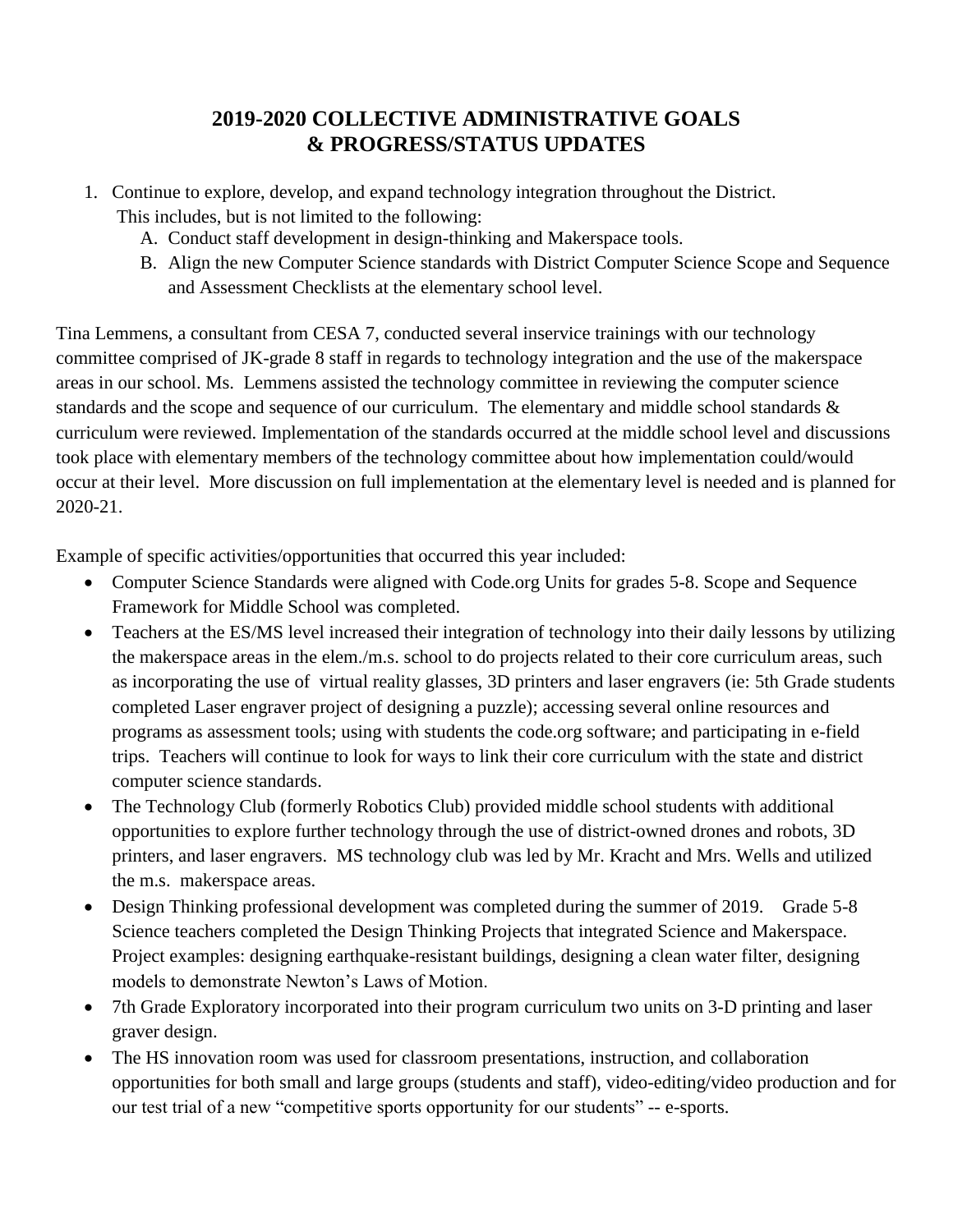C. Integrate new technology equipment/improvements/renovations into the District's curriculum and student/staff utilization (H.S. Innovation Room; Elem./M.S. Makerspace areas; new/additional equipment: 3-D printers, plasma cutter, FANUC robotic arm, etc.).

Mr. Ostermann worked with students to integrate the use of the new technology into projects on which they were working and also infusing the use of this technology into various course curricula. In addition, ELGS continues to be part of a local consortium (Industry 4.0) with three neighboring school distances and 4 local businesses to align industry technology standards/expectations, which can will then be incorporated into the students' technical education program at each school district. Also students will have the opportunity for industry visits by the business representatives at school and participating in on-site visits/tours at each for the participating businesses for the students.

- 2. Continue to further develop/refine ELG's use of Professional Learning Communities (PLC's) in the following areas:
	- A. Social Studies Continue with the implementation process (year 2) for the adoption of revised Social Studies standards.
- Staff members, Mr. DeVries and Mr. Petrie, attended CESA 7 on Oct. 14 to learn more about the rollout of the new Social Studies standards. They received documents on suggested unit order K-12. T planned completion of inventorying what is already being done in comparison with suggested units was postponed due to COVID 19 but will begin this fall. This will follow with teachers discussing any changes/updates needed to the District standards. Teachers will then begin unit alignment with standards-based skills with the unit template being developed.
	- B. English/Language Arts (ELA) Review and analyze data/assessments to determine any needed programming changes. Develop and implement H.S. writing standards/prompts.
- In 2019-2020, Michelle Ring-Hanson, a consultant from Cesa 7, worked with the ELA PLC (Professional Learning Community) where they completed the following:
	- o Aligned their writing checklist with ACT College and Career Readiness Writing Standards.
	- o Developed consistency in student writing success criteria and grading criteria.
	- o Discussed strategies for delivering writing instruction in a remote learning environment, and completed a SWOT analysis (Strengths, Weaknesses, Opportunities, and Threats) to monitor implementation of the writing checklist.
- \ In addition, the team identified the following components to be completed in 2020-2021:
	- o Developing writing anchor packs and establishing inter-rater reliability using a scoring calibration protocol.
	- o Using student writing data to drive instruction and student progress.
	- o Creating a high school interim writing assessment (common assessment), and using the writing checklist across the content areas.

Middle School ELA had planned to begin meeting the second semester after Mrs. Wells arrived, but this was put "on hold" due to the COVID 19.

C. JK-Grade 5 Math – Implement and monitor the adoption of the new Eureka math curriculum. Staff participation in professional development for facilitation for program implementation/assessment.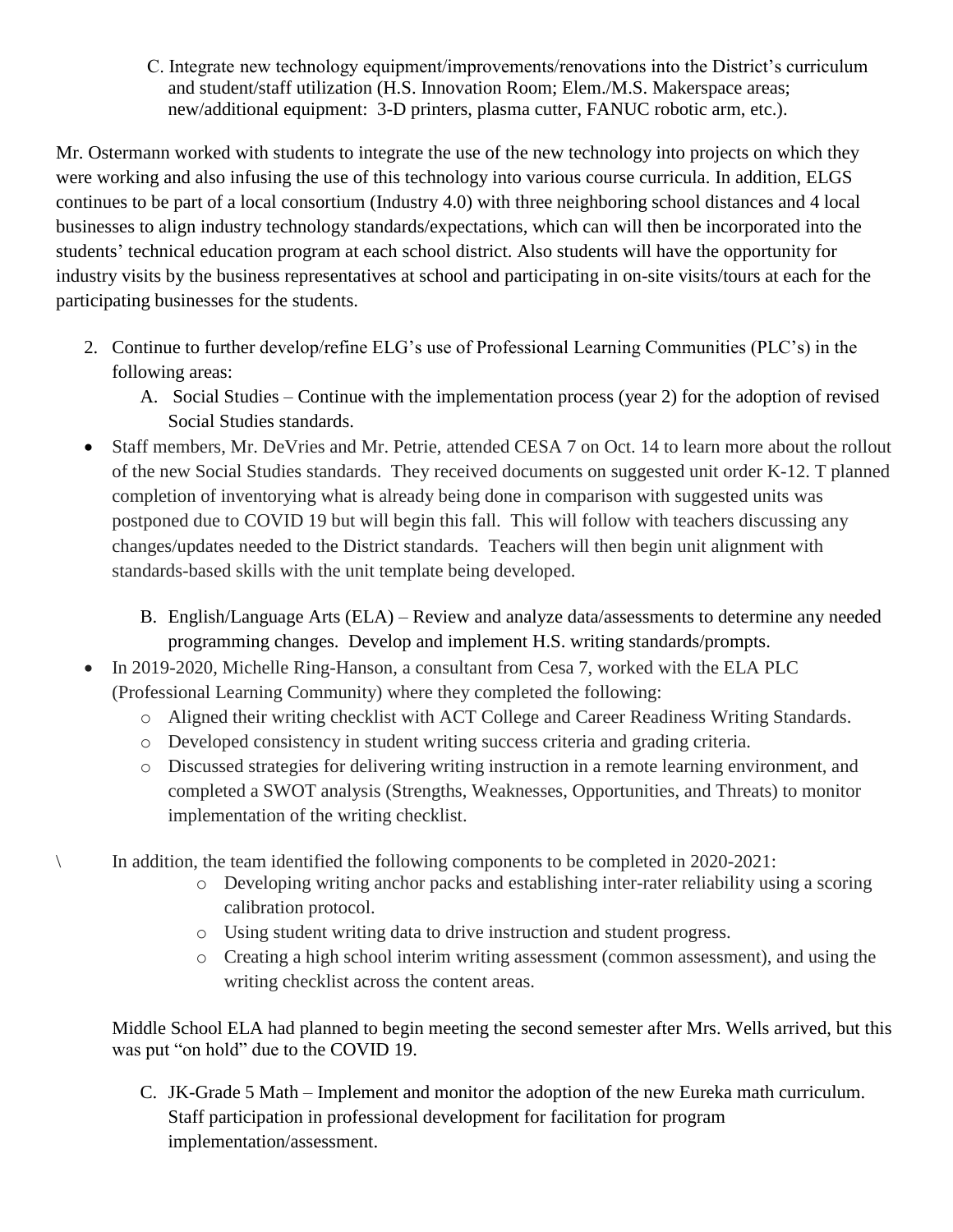D. Grade 6-8 Math – Continue to monitor/refine recently developed Formative Assessments/student progress.

The new math curriculum (Eureka Math) was implemented over the course of the school year. Teachers utilized the provided teacher handbooks, online resources, and attended several meetings with the math/technology consultant from CESA 7, Tina Lemmens. Ms. Lemmens also provided individual math coaching for teachers who requested her help. This will continue into 2020-21.

Grades 6-8 continued to monitor and refine formative assessments they had previously created to gauge their students' mastery of identified criteria.

> E. Establishment/implementation/refinement of the following H.S. PLC's (Professional Learning Communities):

School Culture/Climate, ACP (Academic & Career Planning), and

ACT Performance/Expectations.

Staff will meet to continually collaborate, learn, analyze data, monitor, refine and create/modify lessons/activities for implementation throughout the school year.

During the 2019-2020 school year, the various PLC's were rolled out at the high school. The PLC's created goals and action plan and met throughout the year. The focus of the PLC's was student learning, collaboration, learning together by reading and analyzing best practice articles/readings, and to make decisions and suggestions for ELGHS based on data. The high school PLC's were school focused:

- o ACT- Examined trends and ACT scores, suggested using PreACT and opening up Practice ACT for all 9th-11th grade students.
- o ACP- Continued to create lessons that were grade-level specific and appropriate, revised our ACP yearly and monthly schedule and continued to meet with CESA 7 consultant. They established the following ACP focus areas:
	- 9th the focus was on being a student and study skills
	- 10th grade- started to work portfolio, attended LTC planning your future day,
	- 11th- Attended UW-Oshkosh in the fall, focus on employability skills
	- <sup>12th</sup> mock interviews, cover letter, resume, completion of FASFA, participated in an exit interview with ACP Advisor
- o School Culture/Climate- Surveyed staff and students in school culture and created ACT test exemption incentives. They will be participating in a book study over the summer, The Power of a Positive Team by Jon Gordan.
- 3. Establish/refine/implement District-wide the "Resorter Way" An "age-appropriate" foundation for behavior expectations which includes the development/refinement of a character education program framework; review of current behavior data which may lead to the refinement of current behavior matrix and expectations; and review/refinement of the current student and staff recognition system/programs including possible changes and/or additions.

The focus of this goal was to expand the "Resorter Way" (a foundation of positive behavior expectations currently being used in the high and middle schools) into the elementary school. During the 2019-2020 school year, the Elementary "Resorter Way" Committee met to discuss a common language they would use and the expectations that would be in place for their students as they use the restroom, play on the playground, move through the hallways, work in the classroom and have lunch in the cafeteria. The committee created a framework identifying these expectations and created a poster outlining the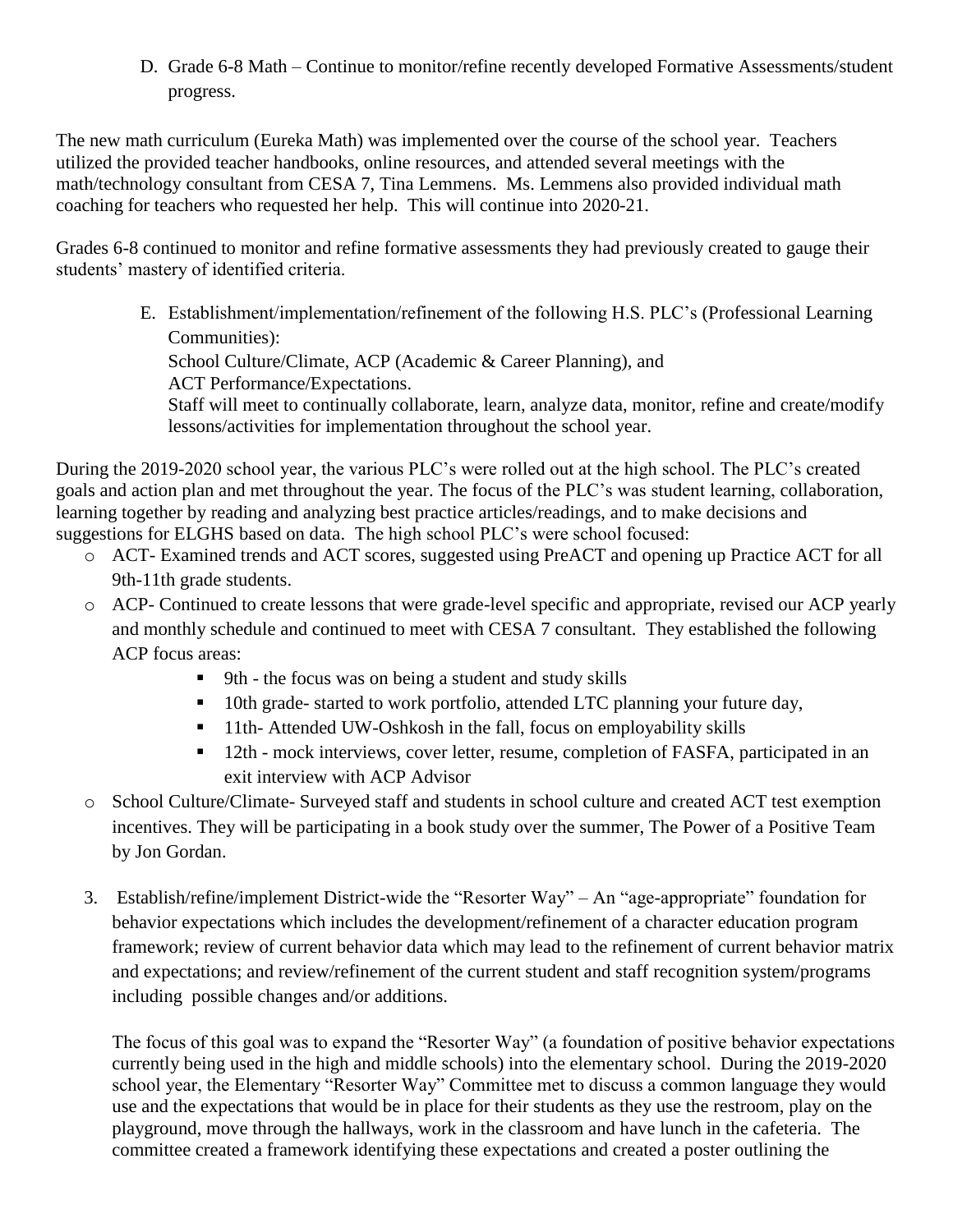expectations in all areas. Additionally, the committee created a minor/major referral form and a "Stop and Think" form for a student to complete when that student has made a poor choice. These forms served as a way to document behavior--creating valuable student data. The committee created a positive reward system where students earned Resorter Bucks when making good choices. Students could purchase trinkets with their earned bucks.

In addition to the positive reward system, all faculty and staff (JK-grade 8) were encouraged to look for character and behavior traits that go above and beyond what is normally expected. If an adult saw these actions, they were asked to give the student a "Golden Ticket" and the student would then be sent to the office for something positive. The student was asked to write down their good deed in the "Golden Book." Students whose names were entered in the "Golden Book" were given a golden piece of candy and a letter was sent home notifying the parents of the great character their son/daughter displayed. Students will be able to look back at their entry from year to year as the book continues to grow, displaying all of the great character traits our students display. In addition, Middle School students were recognized for their achievements and contributions via a "virtual awards ceremony" held in the spring.

The "Resorter Way" is not only a positive behavior program but a culture of key principles that creates pride in our school and community.

The high school continued to use their established behavior matrix and recognized students for behavior, participation, achievement, and accomplishments through quarterly recognition and student/staff celebrations.

- 4. Review Open Enrollment Trends
	- A. Examine cited reasons for open enrollment applications (both in and out).
	- B. Continue/refine current marketing strategies.

Due to the school closures this spring, Open Enrollment "activity" was minimal. Since July 1, we have had 4 additional "OE exception" applications come into the District and two students who were going to leave for JK are considering attending ELGS. However, upon any application entering and/or leaving the District, attempts are made to contact parents to establish the rationale behind the decision. For those going out, the common reasons were siblings were attending that school (or parents had) and closer to work/child care. The biggest reason for coming into the District was the smaller class sizes, ability to get individualized attention, and the availability of Child Care.

As far as marketing strategies, the ability to get personalized tours is well-received by parents (though this was a little more difficult to do this year for several months); the ads in the area newspapers get positive feedback from both prospective parents and our current parents/residents; but the most impactful seems to be "word of mouth" -- our current parents, staff, residents, community businesses and alumni promoting our school District. Currently Werner Homes is marketing the Victory subdivision by saying it is in a "Great School District." Our Open Enrollment data would indicate our actions to promote the District in as many ways as possible to get the word out about all that ELGS has to offer seems to be very effective. We no longer are "Sheboygan County's Best Kept Secret!" We have gone from a deficit of a negative 37.4 students (more students leaving then entering—JK students count as .6) in 2011-12 to a positive 25 as of June 30, 2020. However, we know this number will be changing. Also it must be taken into account that this change in the ratio of student leaving/entering the District reflects students who had left the District during the earlier years and have now gotten older and graduated. This helped also to "reverse the gap" from a negative to a positive for the District.